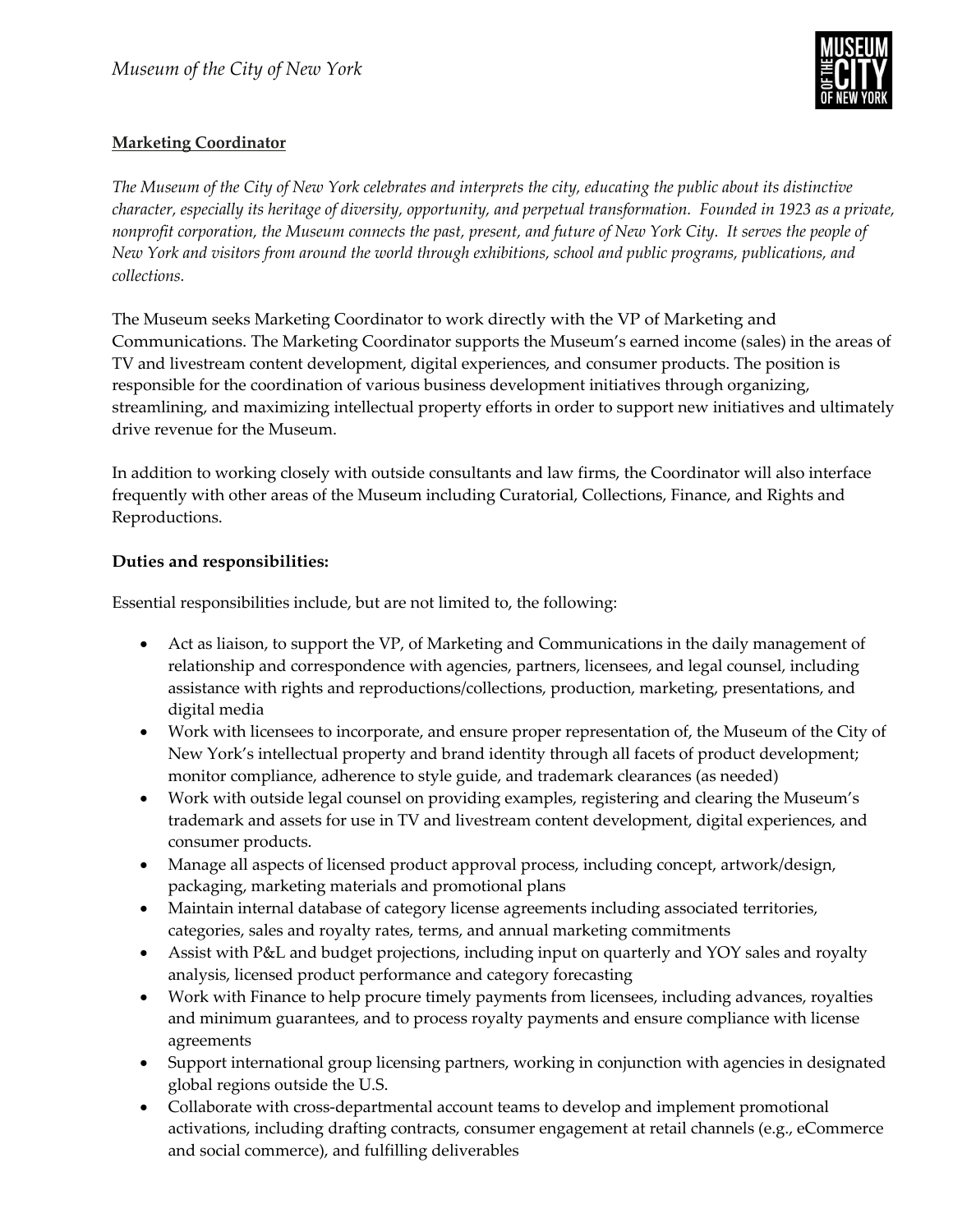- Support VP and partners with regular reporting updates, including a quarterly report
- Work in conjunction with Business Development team to provide prospective licensees with marketing support materials that facilitate the sales process, including prospect research, tracking lead status, implementing onboarding protocols, and researching opportunities to build new prospects in the category
- Coordinate partner activations and fulfillment needs at marquee MCNY events, such as Annual Gala, Louis Auchincloss Prize, Spring Symposium and other on-site events.
- Develop, document, and maintain policies, procedures and guidelines related to licensing and group rights program
- Regularly monitor and assess licensee distribution channels to ensure MCNY intellectual assets, brand identity, and quality is consistent with approved materials
- Coordinate, attend, and assist with departmental participation and activities at trade shows and other industry conferences/events, as directed
- Perform other duties as assigned

## **Supervisory Responsibility**

None

## **Qualifications**

- Bachelor's Degree in Marketing, Museum and/or Collections Management, Business or related field
- Minimum of one to two years of proven licensing or marketing experience, required.
- Proficiency in Microsoft Office products
- Proficiency in CRM management is a plus
- Creative, strategic and analytical thinker with the ability to manage multiple projects
- Organized and detailed with exceptional verbal and written communication skills
- Ability to work in a nimble and entrepreneurial environment and meet aggressive deadlines
- Ability to analyze data to discover trends and patterns
- Take initiative on projects and also act as team player
- Strong computer skills, including Microsoft Word and Excel, and an understanding of database management.
- Savvy in social media and other digital platforms

### **Working Conditions**

While performing the essential functions of the job, the individual works a Monday-Friday with occasional weekend or evening work required. The individual must be available to attend and participate at onsite and off-site events and meetings as needed. Work is primarily onsite at the Museum, with temporary remote work two days a week. The Museum environment is fast-paced and in an open office plan setting.

### **Physical Requirements**

While performing the essential functions of the job, the employee is regularly required to remain stationary seated at computer desk, with frequent use of repetitive motion, and fine motor skills to keyboard. This position requires constant near visual acuity including reading fine print and use of computer. The individual must have the ability to lift a minimum of 20 lbs., troubleshoot and manage multiple projects with ease and calm.